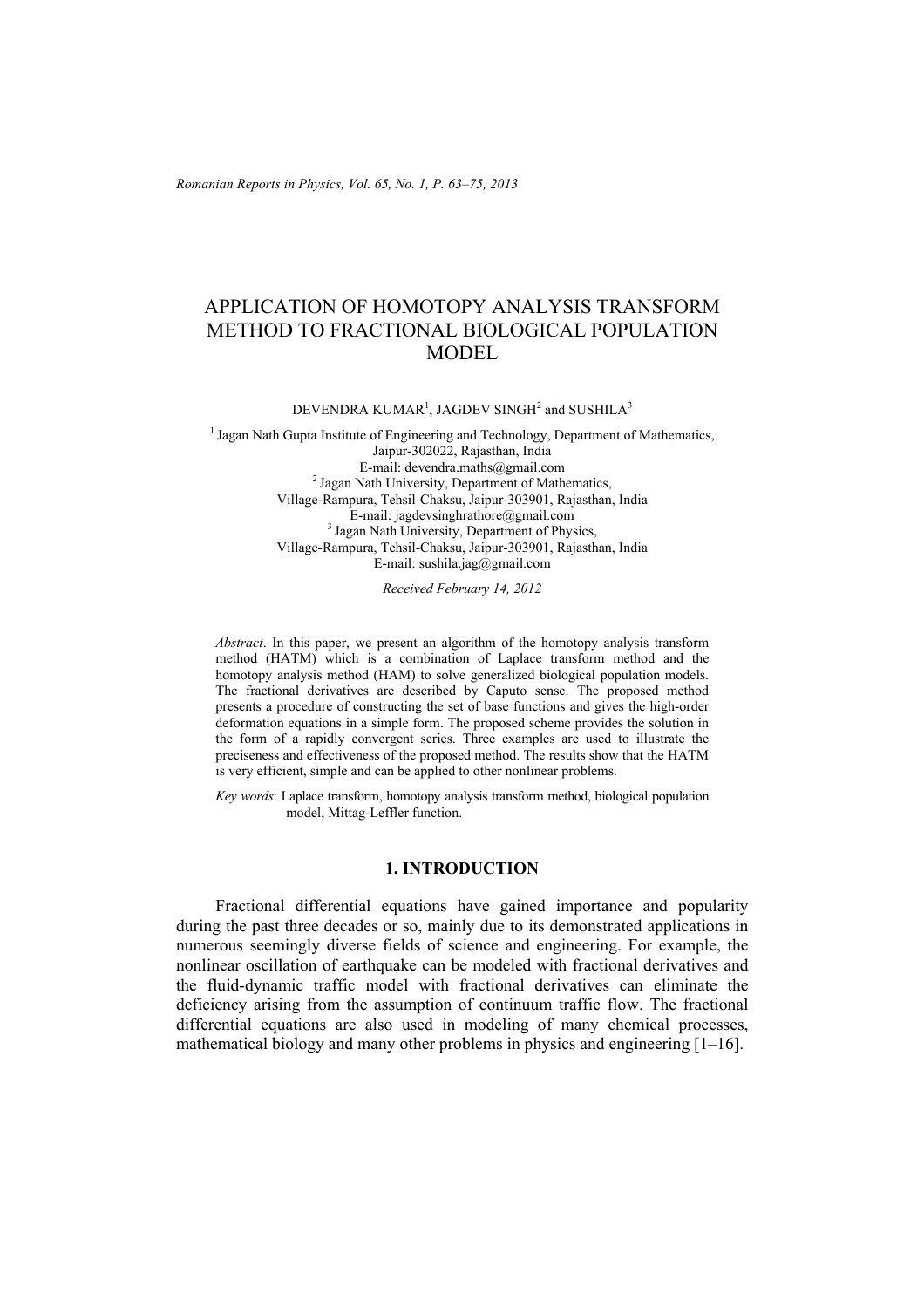Nonlinear problems are important for engineers, physicists and mathematicians namely because most physical system are nonlinear in nature. However, the nonlinear equations are difficult to solve and lead to interesting phenomeno, *e.g.* chaos. The investigation of the exact solutions of nonlinear evolution equations plays an important role in the study of nonlinear physical phenomena. There are many approaches for seeking exact solutions, such as, Hirota's method, Bäcklund and Darboux transformations, Painlevé expansions. Recently, many alternative methods used for solving both nonlinear and linear differential equations of physical interest. The Adomian decomposition method  $(ADM)$  [17–18], the homotopy perturbation method  $(HPM)$  [19–23], the homotopy analysis method (HAM) [24–30], the variational iteration method (VIM) [31–38] and other methods have been used to solve linear and nonlinear problems. The Laplace transform is totally incapable of handling nonlinear equations because of the difficulties that are caused by the nonlinear terms. Various ways have been proposed recently to deal with these nonlinearities such as the Laplace decomposition method (LDM) [39–43] and the homotopy perturbation transform method (HPTM) [44]. Very recently, the homotopy analysis method (HAM) is combined with the well-known Laplace transform to produce a highly effective technique called the homotopy analysis transform method (HATM) [45, 46] for handling many nonlinear problems.

The fractional optimal control problems have been solved by Baleanu *et al.* [48]. Golmankhaneh *et al.* have employed the homotopy perturbation method (HPM) for solving a system of Schrödinger-Korteweg-de Vries equations [49].

In this paper, we consider the nonlinear fractional-order biological population model in the form:

$$
\frac{\partial^{\alpha} u}{\partial t^{\alpha}} = \frac{\partial^2}{\partial x^2} (u^2) + \frac{\partial^2}{\partial y^2} (u^2) + f(u), \tag{1}
$$

with the given initial condition

$$
u(x, y, 0) = f_0(x, y),
$$
 (2)

where *u* denotes the population density and *f* represents the population supply due to birth and deaths. This nonlinear fractional biological population model is obtained by replacing the first time derivative term in the corresponding biological population model by a fractional derivative of order  $\alpha$  with  $0 \le \alpha \le 1$ . The derivatives are understood in the Caputo sense. The general response expression contains a parameter describing the order of the fractional derivative that can be varied to obtain various responses. In the case of  $\alpha = 1$  the fractional biological population model reduces to the standard biological population model. Some aspects of such a model have been studied previously by other researchers [51, 52]. In this paper, further we apply the homotopy analysis transform method (HATM)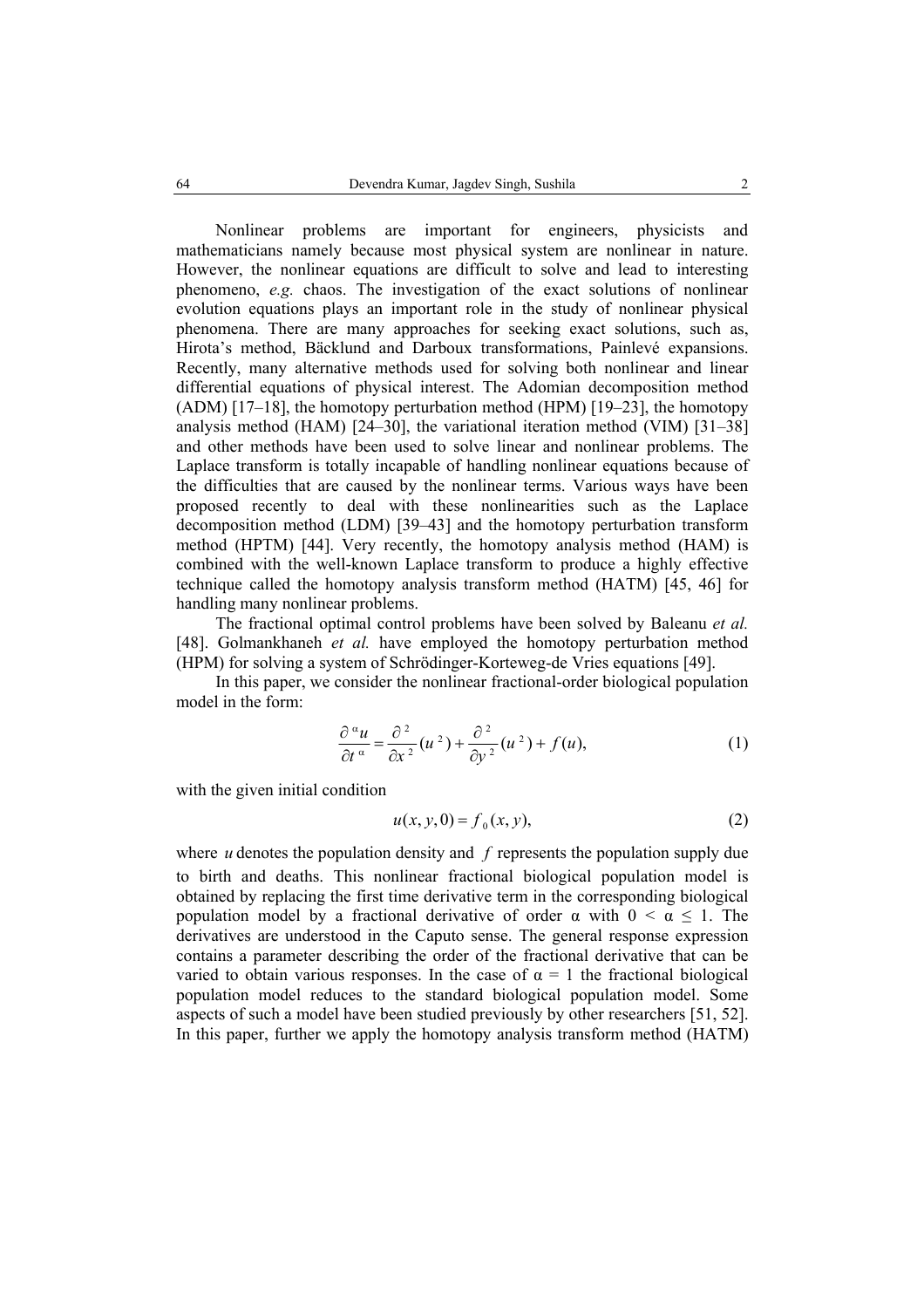to solve the fractional biological population models. The objective of the present paper is to modify the homotopy analysis method (HAM) to solve nonlinear fractional biological population models. The homotopy analysis transform method (HATM) is a combination of the homotopy analysis method (HAM) and Laplace transform method. The advantage of this method is its capability of combining two powerful methods for obtaining exact and approximate analytical solutions for nonlinear equations. The fact that the HATM solves nonlinear problems without using Adomian's polynomials and He's polynomials is a clear advantage of this technique over the Adomian's decomposition method (ADM) and the homotopy perturbation transform method (HPTM). The plan of our paper is as follows: Brief definitions of the fractional calculus are given in Section 2. The HATM is presented in Section 3. In Section 4, three numerical examples are solved to illustrate the applicability of the considered method. Conclusions are presented in Section 5.

#### **2. BASIC DEFINITIONS**

In this section, we mention the following basic definitions of fractional calculus.

*Definition* 1. The Riemann-Liouville fractional integral operator of order  $\alpha > 0$ , of a function  $f(t) \in C_{\alpha}$ ,  $\mu \ge -1$  is defined as [5]:

$$
J^{\alpha} f(t) = \frac{1}{\Gamma(\alpha)} \int_0^t (t - \tau)^{\alpha - 1} f(\tau) d\tau, \quad (\alpha > 0),
$$
 (3)

$$
\mathbf{J}^0 f(t) = f(t). \tag{4}
$$

For the Riemann-Liouville fractional integral we have:

$$
J^{\alpha}t^{\gamma} = \frac{\Gamma(\gamma + 1)}{\Gamma(\gamma + \alpha + 1)} t^{\alpha + \gamma}.
$$
 (5)

*Definition* 2. The fractional derivative of  $f(t)$  in the Caputo sense is defined as [10]:

$$
D^{\alpha} f(t) = J^{n-\alpha} D^{n} f(t) =
$$
  
= 
$$
\frac{1}{\Gamma(n-\alpha)} \int_{0}^{t} (t-\tau)^{n-\alpha-1} f^{(n)}(\tau) d\tau,
$$
 (6)

for  $n-1 < \alpha \le n$ ,  $n \in N$ ,  $x > 0$ .

*Definition* 3. The Laplace transform of the Caputo derivative is given by Caputo [10]; see also Kilbas *et al.* [13] in the form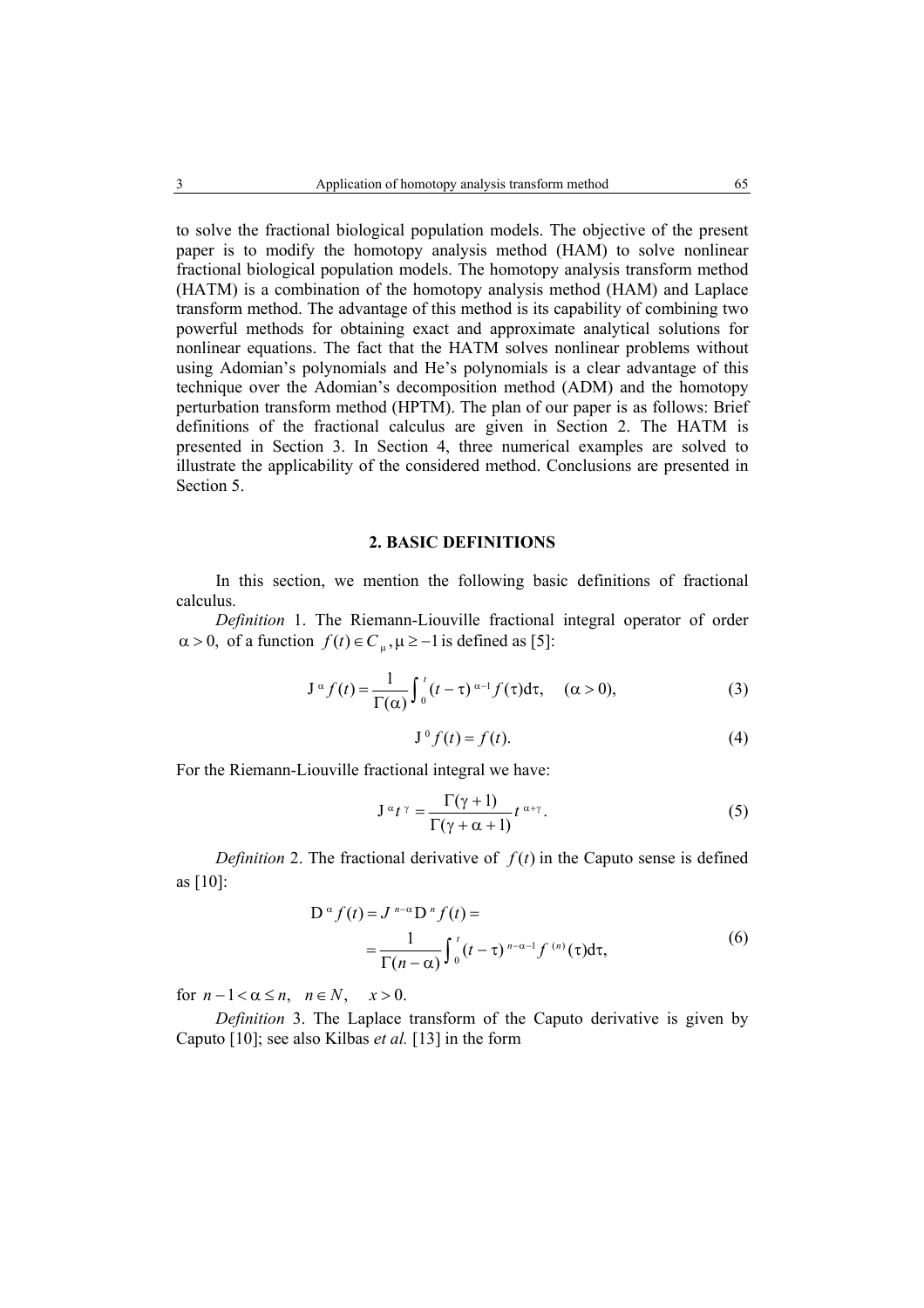$$
L[D^{\alpha} f(t)] = s^{\alpha} L[f(t)] - \sum_{r=0}^{n-1} s^{\alpha-r-1} f^{(r)}(0+), \quad n-1 < \alpha \le n. \tag{7}
$$

*Definition* 4. The Mittag-Leffler is defined as [47]:

$$
E_{\alpha}(z) = \sum_{k=0}^{\infty} \frac{z^k}{\Gamma(\alpha k + 1)} \quad (\alpha \in C, \ \text{Re}(\alpha) > 0). \tag{8}
$$

## **3. HATM FOR GENERALIZED BIOLOGICAL POPULATION MODEL**

We consider the generalized biological population model of the form:

$$
\frac{\partial^{\alpha} u}{\partial t^{\alpha}} = \frac{\partial^2 (u^2)}{\partial x^2} + \frac{\partial^2 (u^2)}{\partial y^2} + ku^a (1 - ru^b),
$$
\n(9)

 $t > 0$ ,  $x, y \in \mathbb{R}$ ,  $0 < \alpha \le 1$ , with the initial condition

$$
u(x, y, 0) = f_0(x, y).
$$
 (10)

Taking the Laplace transform on both sides of equation (9) subject to the initial condition (10), we have

$$
L[u(x, y, t)] - \frac{1}{s} f_0(x, y) - \frac{1}{s^{\alpha}} L\left[\frac{\partial^2 (u^2)}{\partial x^2} + \frac{\partial^2 (u^2)}{\partial y^2} + ku^{\alpha} (1 - ru^{\beta})\right] = 0.
$$
 (11)

We define the nonlinear operator

$$
N[\phi(x, y, t; q)] = \mathcal{L}[\phi(x, y, t; q)] - \frac{1}{s} f_0(x, y) - \frac{1}{s^{\alpha}} \mathcal{L}\left[\frac{\partial^2}{\partial x^2}(\phi^2(x, y, t; q)) + \frac{\partial^2}{\partial y^2}(\phi^2(x, y, t; q)) + k\phi^a(x, y, t; q)\left(1 - r\phi^b(x, y, t; q)\right)\right],
$$
(12)

where  $q \in [0, 1]$  and  $\phi(x, y, t; q)$  is a real function of x, y, t and q. We construct a homotopy as follows

$$
(1-q)L[\phi(x, y, t; q) - u_0(x, y, t)] = hqH(t)N[\phi(x, y, t)],
$$
\n(13)

where "L" denotes the Laplace transform,  $q \in [0, 1]$  is the embedding parameter, *H(t)* denotes a nonzero auxiliary function,  $\hbar \neq 0$  is an auxiliary parameter,  $u_0(x, y, t)$  is an initial guess of  $u(x, y, t)$  and  $\phi(x, y, t; q)$  is a unknown function. Obviously, when the embedding parameter  $q = 0$  and  $q = 1$ , it holds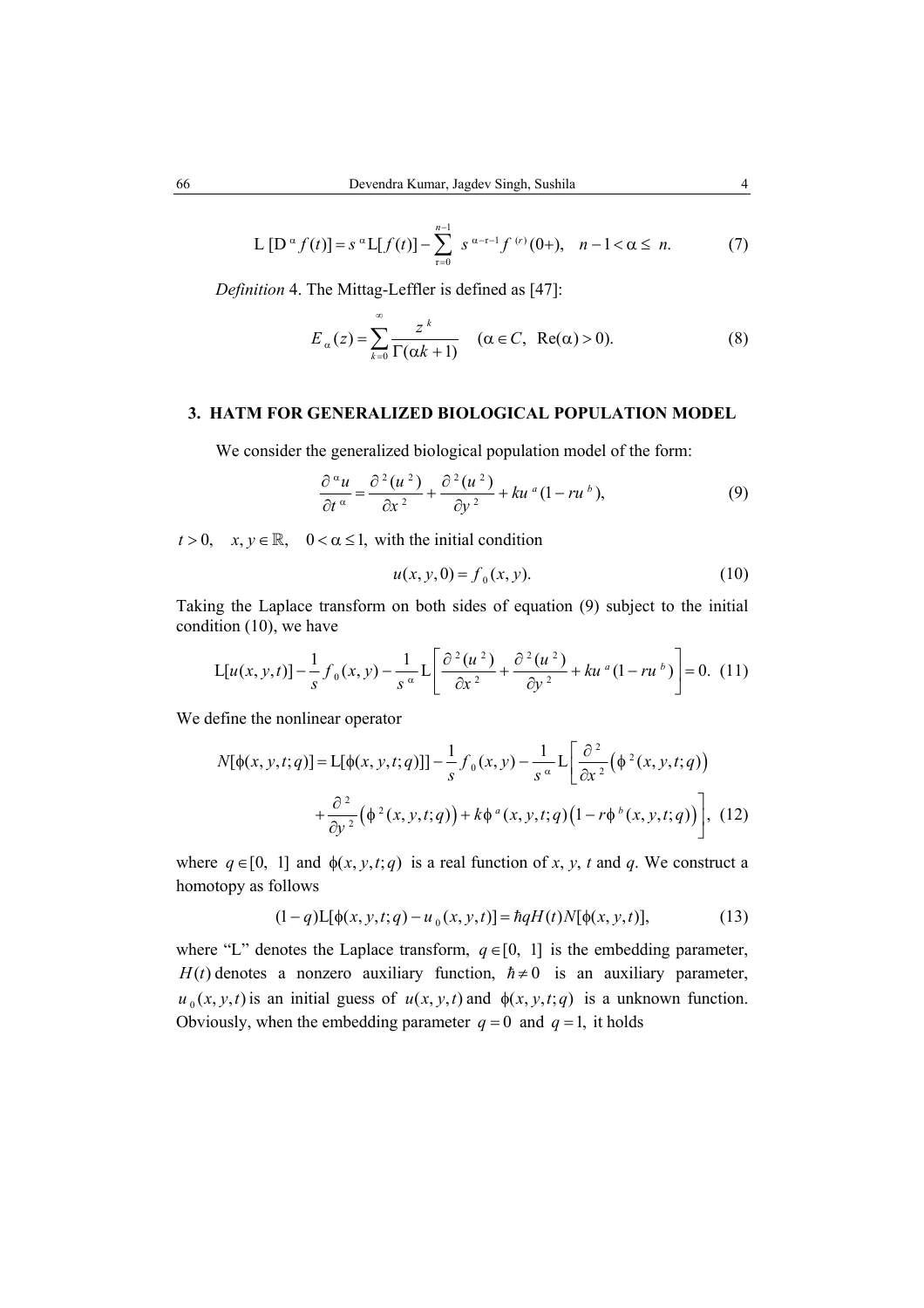$$
\phi(x, y, t; 0) = u_0(x, y, t), \ \phi(x, y, t; 1) = u(x, y, t), \tag{14}
$$

respectively. Thus, as *q* increases form 0 to 1, the solution  $\phi(x, y, t; q)$  varies from the initial guess  $u_0(x, y, t)$  to the solution  $u(x, y, t)$ . Expanding  $\phi(x, y, t; q)$  in Taylor series with respect to *q*, we have

$$
\phi(x, y, t; q) = u_0(x, y, t) + \sum_{m=1}^{\infty} u_m(x, y, t) q^m,
$$
\n(15)

where

$$
u_m(x, y, t) = \frac{1}{m!} \frac{\partial^m \phi(x, y, t; q)}{\partial q^m} \Big|_{q=0}.
$$
 (16)

If the auxiliary linear operator, the initial guess, the auxiliary parameter  $\hbar$ , and the auxiliary function are properly chosen, the series (15) converges at  $q = 1$ , then we have

$$
u(x, y, t) = u_0(x, y, t) + \sum_{m=1}^{\infty} u_m(x, y, t),
$$
 (17)

which must be one of the solutions of the original nonlinear equations. According to the definition (17), the governing equation can be deduced from the zero-order deformation (13). Define the vectors

$$
\vec{u}_m = \{u_0(x, y, t), u_1(x, y, t), \dots, u_m(x, y, t)\}.
$$
 (18)

Differentiating the zero<sup>th</sup>-order deformation equation (13) *m*-times with respect to *q* and then dividing them by  $m!$  and finally setting  $q = 0$ , we get the following *m*<sup>th</sup>-order deformation equation:

$$
L[u_m(x, y, t) - \chi_m u_{m-1}(x, y, t)] = \hbar q H(t) \Re_m(\vec{u}_{m-1}).
$$
\n(19)

Applying the inverse Laplace transform, we have

$$
u_{m}(x, y, t) = \chi_{m} u_{m-1}(x, y, t) + \hbar L^{-1}[qH(t)\Re_{m}(\vec{u}_{m-1})],
$$
 (20)

where

$$
\Re_m(\vec{u}_{m-1}) = \frac{1}{(m-1)!} \frac{\partial^{m-1} N[\phi(x, y, t; q)]}{\partial q^{m-1}} \Big|_{q=0},
$$
 (21)

and

$$
\chi_m = \begin{cases} 0, & m \le 1, \\ 1, & m > 1. \end{cases}
$$
 (22)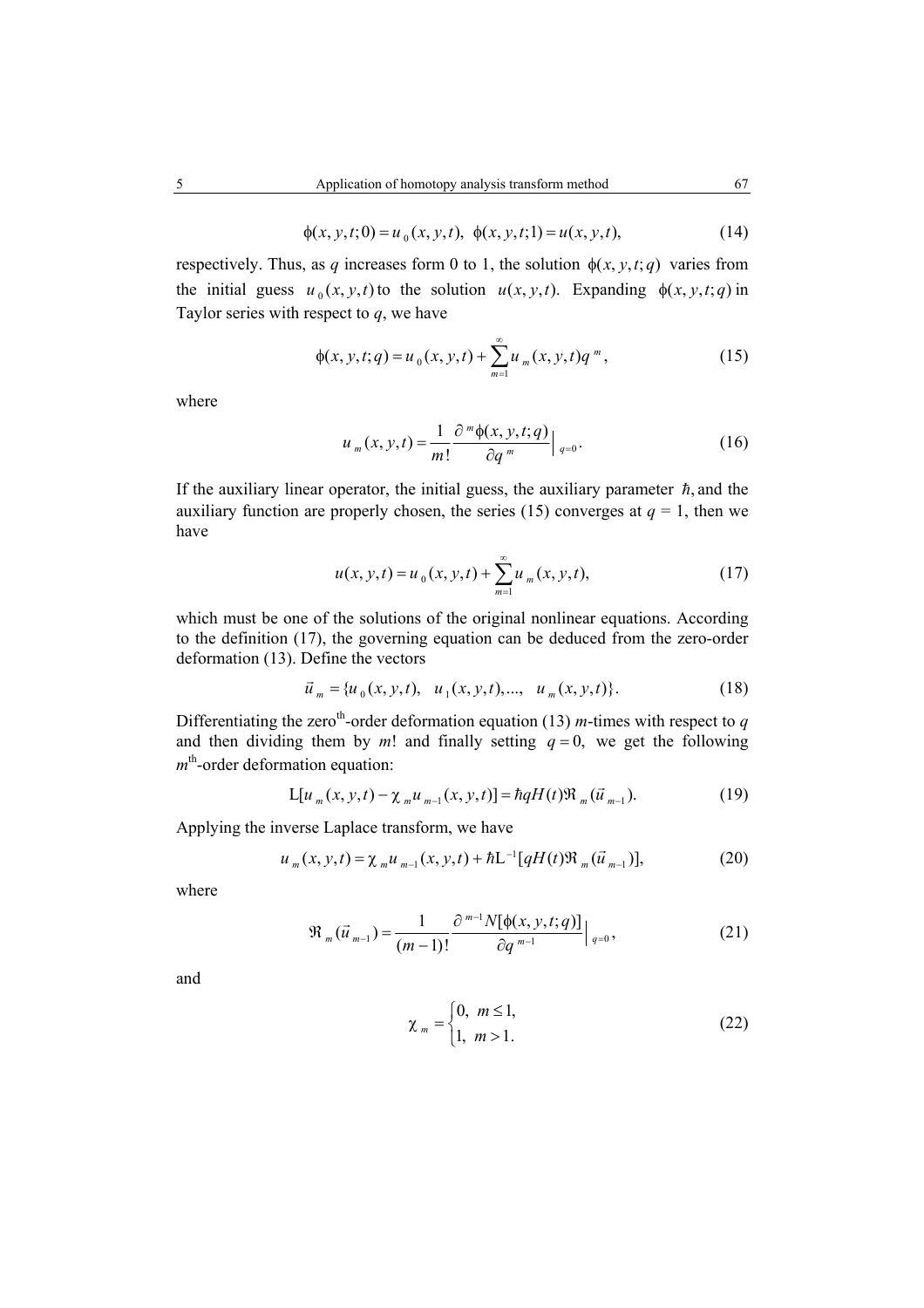# **4. APPLICATIONS**

In this section, we use the HATM to solve the generalized biological population models.

*Example* 4.1. Consider the following generalized biological population model:

$$
\frac{\partial^{\alpha} u}{\partial t^{\alpha}} = \frac{\partial^2 (u^2)}{\partial x^2} + \frac{\partial^2 (u^2)}{\partial y^2} + u(1 - ru),
$$
\n(23)

with the initial condition

$$
u(x, y, 0) = \exp\left[\frac{1}{2}\sqrt{\frac{r}{2}}(x+y)\right].
$$
 (24)

Applying the Laplace transform subject to the initial condition, we have

$$
L[u(x, y, t)] - \frac{1}{s} \exp\left[\frac{1}{2}\sqrt{\frac{r}{2}}(x+y)\right] -
$$
  

$$
-\frac{1}{s^{\alpha}}L\left[\frac{\partial^{2}(u^{2})}{\partial x^{2}} + \frac{\partial^{2}(u^{2})}{\partial y^{2}} + u(1-ru)\right] = 0.
$$
 (25)

The nonlinear operator is

$$
N[\phi(x, y, t; q)] = L[\phi(x, y, t; q)] - \frac{1}{s} \exp\left[\frac{1}{2}\sqrt{\frac{r}{2}}(x + y)\right] - \frac{1}{s^{\alpha}}L\left[\frac{\partial^{2}}{\partial x^{2}}(\phi^{2}(x, y, t; q)) + \frac{\partial^{2}}{\partial y^{2}}(\phi^{2}(x, y, t; q)) + \phi(x, y, t; q)\left(1 - r\phi(x, y, t; q)\right)\right],
$$
\n(26)

and thus

$$
\mathfrak{R}_{m}(\vec{u}_{m-1}) = L(u_{m-1}) - (1 - \chi_{m}) \frac{1}{s} \exp\left[\frac{1}{2} \sqrt{\frac{r}{2}} (x + y)\right] - \frac{1}{s^{\alpha}} L \left[\frac{\partial^{2}}{\partial x^{2}} \left(\sum_{r=0}^{m-1} u_{r} u_{m-1-r}\right) + \frac{\partial^{2}}{\partial y^{2}} \left(\sum_{r=0}^{m-1} u_{r} u_{m-1-r}\right) + u_{m-1} - r \left(\sum_{r=0}^{m-1} u_{r} u_{m-1-r}\right)\right].
$$
\n(27)

The *m*<sup>th</sup> -order deformation equation is given by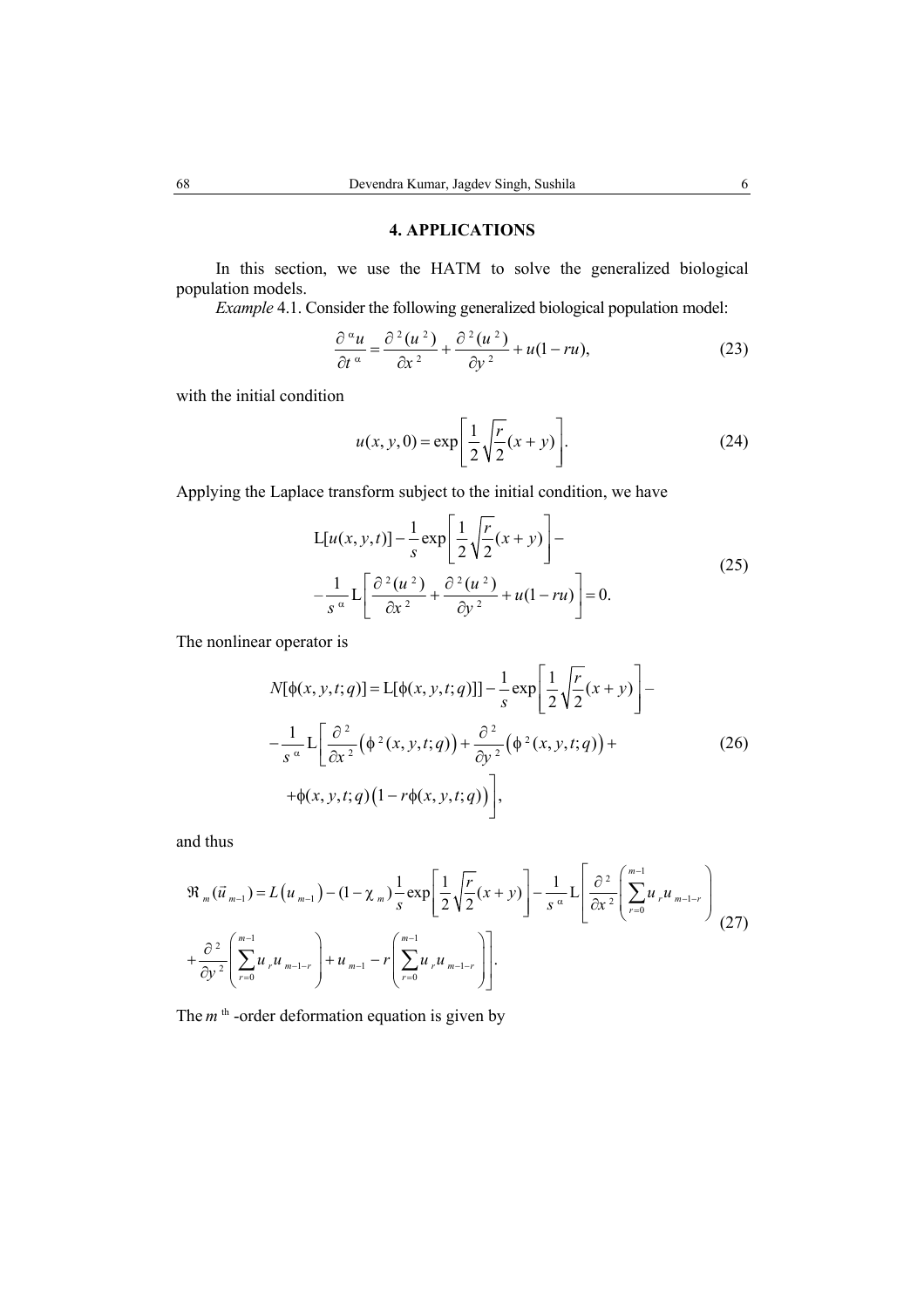$$
L[u_m(x, y, t) - \chi_m u_{m-1}(x, y, t)] = \hbar \mathfrak{R}_m(\vec{u}_{m-1}).
$$
\n(28)

Applying the inverse Laplace transform, we have

$$
u_m(x, y, t) = \chi_m u_{m-1}(x, y, t) + \hbar L^{-1} [\Re_m(\vec{u}_{m-1})]. \tag{29}
$$

Solving the above equation (29), for  $m = 1, 2, 3...$ , we get

$$
u_1(x, y, t) = -\hbar \exp\left[\frac{1}{2}\sqrt{\frac{r}{2}}(x+y)\right] \frac{t^{\alpha}}{\Gamma(\alpha+1)},
$$
  
\n
$$
u_2(x, y, t) = -\hbar(1+\hbar) \exp\left[\frac{1}{2}\sqrt{\frac{r}{2}}(x+y)\right] \frac{t^{\alpha}}{\Gamma(\alpha+1)} +
$$
  
\n
$$
+\hbar^2 \exp\left[\frac{1}{2}\sqrt{\frac{r}{2}}(x+y)\right] \frac{t^{2\alpha}}{\Gamma(2\alpha+1)},
$$
  
\n
$$
u_3(x, y, t) = -\hbar(1+\hbar)^2 \exp\left[\frac{1}{2}\sqrt{\frac{r}{2}}(x+y)\right] \frac{t^{\alpha}}{\Gamma(\alpha+1)} +
$$
  
\n
$$
+2\hbar^2(1+\hbar) \exp\left[\frac{1}{2}\sqrt{\frac{r}{2}}(x+y)\right] \frac{t^{2\alpha}}{\Gamma(2\alpha+1)} -
$$
  
\n
$$
-\hbar^3 \exp\left[\frac{1}{2}\sqrt{\frac{r}{2}}(x+y)\right] \frac{t^{3\alpha}}{\Gamma(3\alpha+1)},
$$
  
\n(30)

 $\vdots$ 

and so on.

Taking  $\hbar = -1$ , the solution is given by

$$
u(x, y, t) = \sum_{m=0}^{\infty} u_m(x, y, t) = \exp\left[\frac{1}{2}\sqrt{\frac{r}{2}}(x+y)\right] \sum_{m=0}^{\infty} \frac{(t^{\alpha})^m}{\Gamma(m\alpha+1)} =
$$
  
= 
$$
\exp\left[\frac{1}{2}\sqrt{\frac{r}{2}}(x+y)\right] E_{\alpha}(t^{\alpha}).
$$
 (31)

If we put  $\alpha = 1$ , we obtain the exact solution:

$$
u(x, y, t) = \exp\left[\frac{1}{2}\sqrt{\frac{r}{2}}(x+y)\right]e^{t} = \exp\left[\frac{1}{2}\sqrt{\frac{r}{2}}(x+y)+t\right],
$$
(32)

which is in full agreement with the results obtained by El-Sayed *et al.* [50] and Arafa *et al.* [51].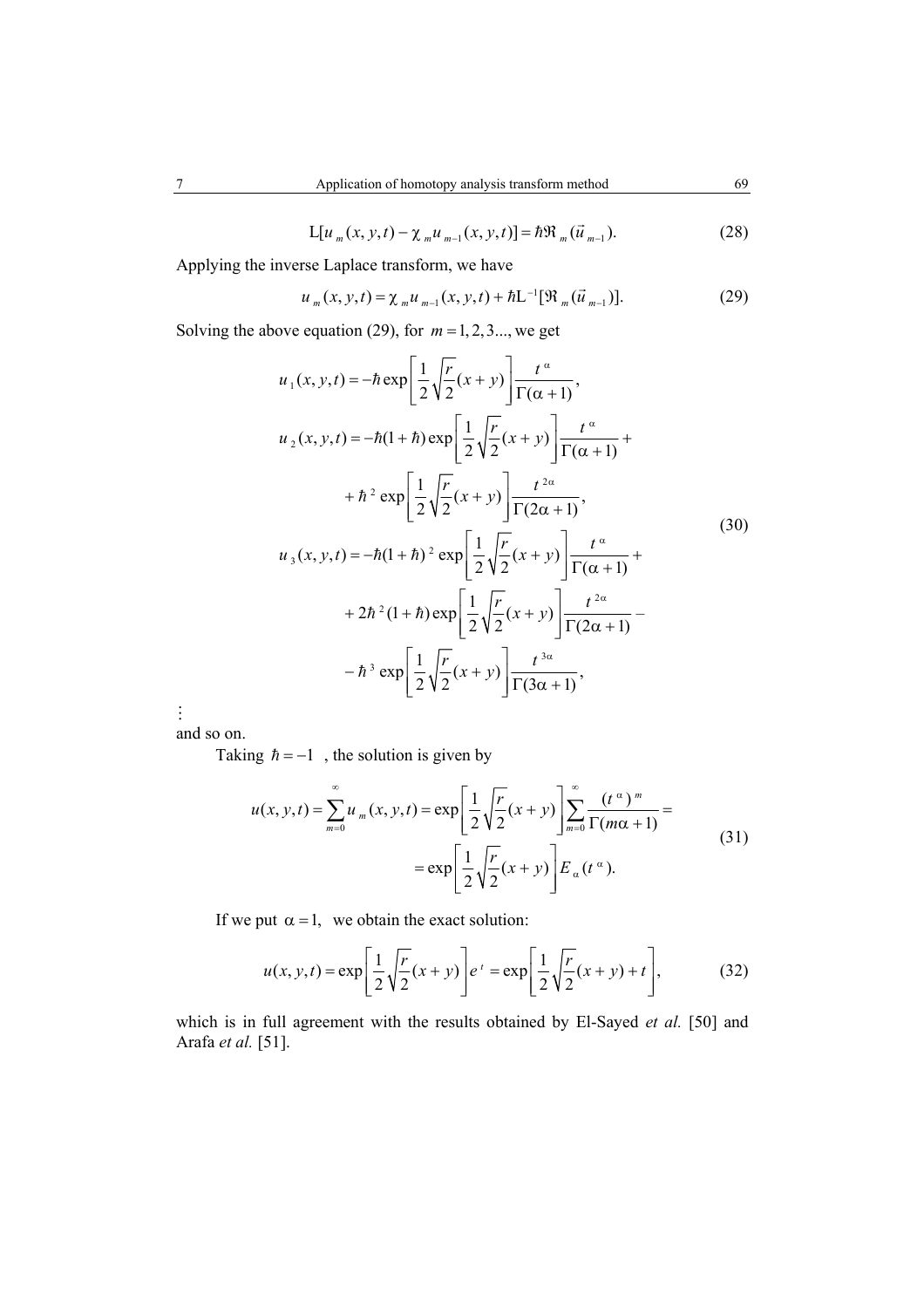*Example* 4.2. Consider the following generalized biological population model:

$$
\frac{\partial^{\alpha} u}{\partial t^{\alpha}} = \frac{\partial^2 (u^2)}{\partial x^2} + \frac{\partial^2 (u^2)}{\partial y^2} + ku,
$$
\n(33)

with the initial condition

$$
u(x, y, 0) = \sqrt{xy}.\tag{34}
$$

Applying the Laplace transform subject to the initial condition, we have

$$
L[u(x, y, t)] - \frac{1}{s}\sqrt{xy} - \frac{1}{s^{\alpha}}L\left[\frac{\partial^2(u^2)}{\partial x^2} + \frac{\partial^2(u^2)}{\partial y^2} + ku\right] = 0.
$$
 (35)

The nonlinear operator is

$$
N[\phi(x, y, t; q)] = L[\phi(x, y, t; q)] - \frac{1}{s} \sqrt{xy} - \frac{1}{s^{\alpha}} L\left[\frac{\partial^2}{\partial x^2} (\phi^2(x, y, t; q)) + \frac{\partial^2}{\partial y^2} (\phi^2(x, y, t; q)) + k\phi(x, y, t; q)\right],
$$
\n(36)

and thus

$$
\mathfrak{R}_{m}(\vec{u}_{m-1}) = L[u_{m-1}] - (1 - \chi_{m}) \frac{1}{s} \sqrt{xy} - \frac{1}{s} \alpha L \left[ \frac{\partial^{2}}{\partial x^{2}} \left( \sum_{r=0}^{m-1} u_{r} u_{m-1-r} \right) + \frac{\partial^{2}}{\partial y^{2}} \left( \sum_{r=0}^{m-1} u_{r} u_{m-1-r} \right) + ku_{m-1} \right].
$$
\n(37)

The  $m<sup>th</sup>$ -order deformation equation is given by

$$
L[u_m(x, y, t) - \chi_m u_{m-1}(x, y, t)] = \hbar \mathfrak{R}_m(\vec{u}_{m-1}).
$$
\n(38)

Applying the inverse Laplace transform, we have

$$
u_m(x, y, t) = \chi_m u_{m-1}(x, y, t) + \hbar L^{-1} [\mathfrak{R}_m(\vec{u}_{m-1})]. \tag{39}
$$

Solving the above equation (39), for  $m = 1, 2, 3...$ , we get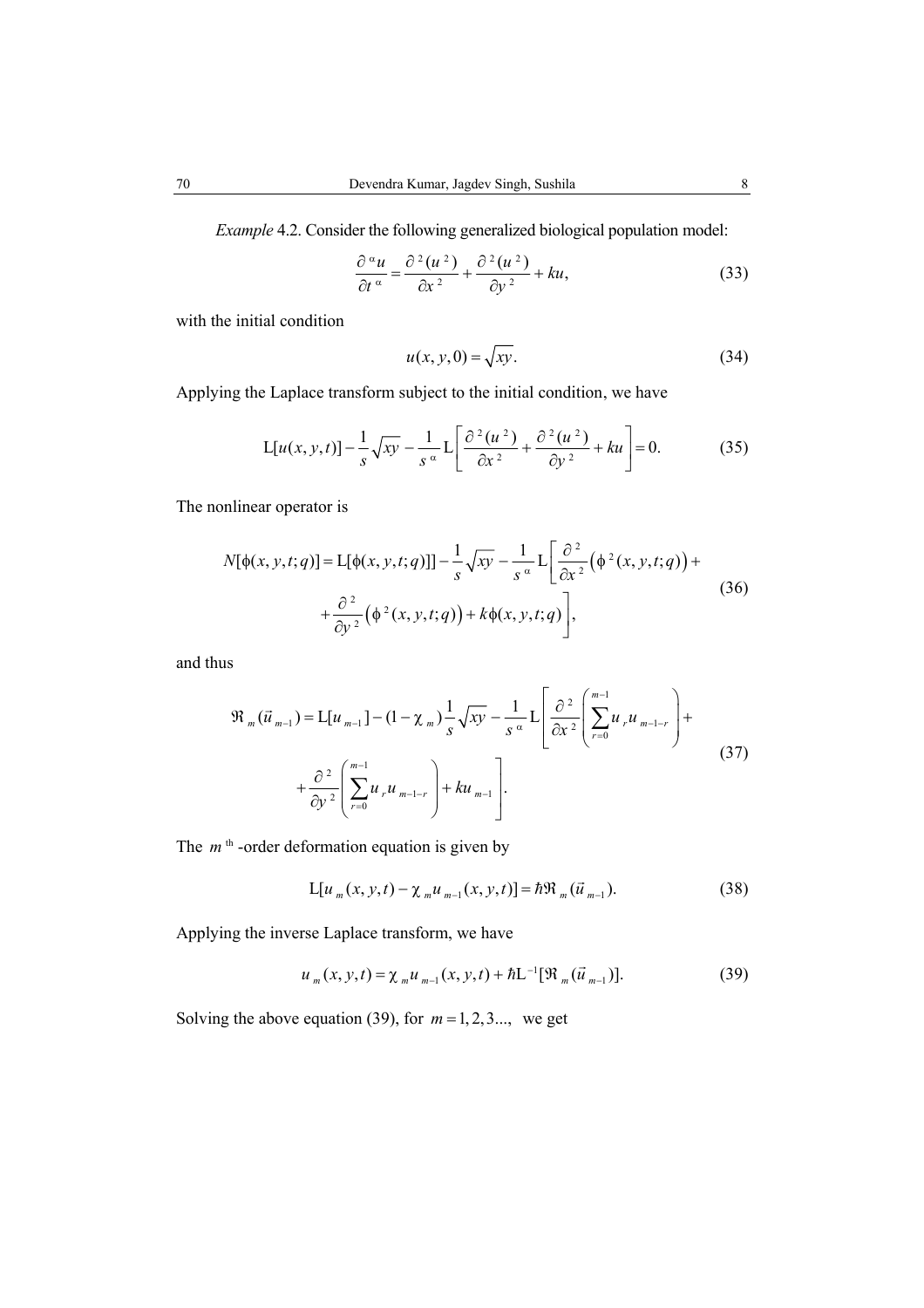$$
u_1(x, y, t) = -\hbar k \sqrt{xy} \frac{t^{\alpha}}{\Gamma(\alpha + 1)},
$$
  
\n
$$
u_2(x, y, t) = -\hbar (1 + \hbar) k \sqrt{xy} \frac{t^{\alpha}}{\Gamma(\alpha + 1)} + \hbar^2 k^2 \sqrt{xy} \frac{t^{2\alpha}}{\Gamma(2\alpha + 1)},
$$
  
\n
$$
u_3(x, y, t) = -\hbar (1 + \hbar)^2 k \sqrt{xy} \frac{t^{\alpha}}{\Gamma(\alpha + 1)} + 2\hbar^2 (1 + \hbar) k^2 \sqrt{xy} \frac{t^{2\alpha}}{\Gamma(2\alpha + 1)} -
$$
  
\n
$$
- \hbar^3 k^3 \sqrt{xy} \frac{t^{3\alpha}}{\Gamma(3\alpha + 1)},
$$
\n(40)

and so on.

Taking  $\hbar = -1$ , the solution is given by

$$
u(x, y, t) = \sum_{m=0}^{\infty} u_m(x, y, t) = \sqrt{xy} \sum_{m=0}^{\infty} \frac{(kt^{\alpha})^m}{\Gamma(m\alpha + 1)} = \sqrt{xy} E_{\alpha}(kt^{\alpha}).
$$
 (41)

If we put  $\alpha = 1$ , we obtain the exact solution:

$$
u(x, y, t) = \sqrt{xy}e^{kt},
$$
\n(42)

which is in full agreement with the results given by El-Sayed *et al.* [50] and Arafa *et al.* [51].

*Example* 4.3. Consider the following generalized biological population model:

$$
\frac{\partial^{\alpha} u}{\partial t^{\alpha}} = \frac{\partial^2 (u^2)}{\partial x^2} + \frac{\partial^2 (u^2)}{\partial y^2} + u,\tag{43}
$$

with the initial condition

$$
u(x, y, 0) = \sqrt{\sin x \cdot \sinh y}.
$$
 (44)

Applying the Laplace transform subject to the initial condition, we have

$$
L[u(x, y, t)] - \frac{1}{s}\sqrt{\sin x \cdot \sinh y} - \frac{1}{s^{\alpha}}L\left[\frac{\partial^2(u^2)}{\partial x^2} + \frac{\partial^2(u^2)}{\partial y^2} + u\right] = 0.
$$
 (45)

The nonlinear operator is

$$
N[\phi(x, y, t; q)] = L[\phi(x, y, t; q)] - \frac{1}{s} \sqrt{\sin x \cdot \sinh y} - \frac{1}{s^{\alpha}} L\left[\frac{\partial^{2}}{\partial x^{2}} (\phi^{2}(x, y, t; q)) + \frac{\partial^{2}}{\partial y^{2}} (\phi^{2}(x, y, t; q)) + \phi(x, y, t; q)\right],
$$
\n(46)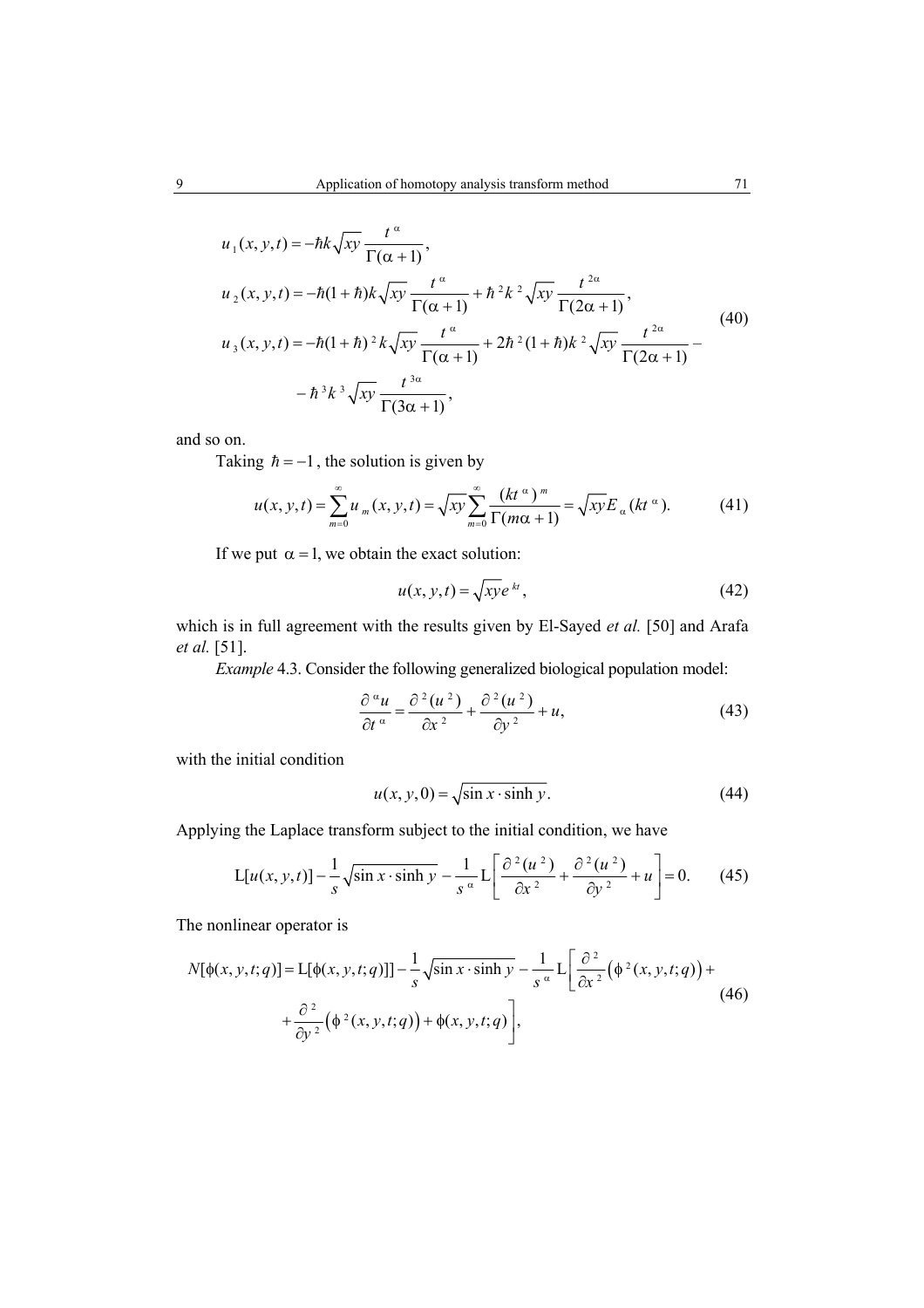and thus

$$
\mathfrak{R}_{m}(\vec{u}_{m-1}) = L[u_{m-1}] - (1 - \chi_{m}) \frac{1}{s} \sqrt{\sin x \cdot \sinh y} - \frac{1}{s} \frac{1}{s} \left[ \frac{\partial^{2}}{\partial x^{2}} \left( \sum_{r=0}^{m-1} u_{r} u_{m-1-r} \right) + \frac{\partial^{2}}{\partial y^{2}} \left( \sum_{r=0}^{m-1} u_{r} u_{m-1-r} \right) + u_{m-1} \right].
$$
\n(47)

The  $m<sup>th</sup>$ -order deformation equation is given by

$$
L[u_m(x, y, t) - \chi_m u_{m-1}(x, y, t)] = \hbar \mathfrak{R}_m(\vec{u}_{m-1}).
$$
\n(48)

Applying the inverse Laplace transform, we have

$$
u_m(x, y, t) = \chi_m u_{m-1}(x, y, t) + \hbar L^{-1} [\mathfrak{R}_m(\vec{u}_{m-1})]. \tag{49}
$$

Solving the above equation (49), for  $m = 1, 2, 3...$ , we get

$$
u_1(x, y, t) = -\hbar \sqrt{\sin x \cdot \sinh y} \frac{t^{\alpha}}{\Gamma(\alpha + 1)},
$$
  
\n
$$
u_2(x, y, t) = -\hbar (1 + \hbar) \sqrt{\sin x \cdot \sinh y} \frac{t^{\alpha}}{\Gamma(\alpha + 1)} +
$$
  
\n
$$
+ \hbar^2 \sqrt{\sin x \cdot \sinh y} \frac{t^{2\alpha}}{\Gamma(2\alpha + 1)},
$$
  
\n
$$
u_3(x, y, t) = -\hbar (1 + \hbar)^2 \sqrt{\sin x \cdot \sinh y} \frac{t^{\alpha}}{\Gamma(\alpha + 1)} +
$$
  
\n
$$
+ 2\hbar^2 (1 + \hbar) \sqrt{\sin x \cdot \sinh y} \frac{t^{2\alpha}}{\Gamma(2\alpha + 1)} - \hbar^3 \sqrt{\sin x \cdot \sinh y} \frac{t^{3\alpha}}{\Gamma(3\alpha + 1)},
$$
  
\n(50)

and so on.

Taking  $\hbar = -1$ , the solution is given by

$$
u(x, y, t) = \sum_{m=0}^{\infty} u_m(x, y, t) = \sqrt{\sin x \cdot \sinh y} \sum_{m=0}^{\infty} \frac{(t^{\alpha})^m}{\Gamma(m\alpha + 1)} =
$$
  
=  $\sqrt{\sin x \cdot \sinh y} E_{\alpha}(t^{\alpha}).$  (51)

If we put  $\alpha = 1$ , we obtain the exact solution:

$$
u(x, y, t) = \sqrt{\sin x \cdot \sinh y} e^{t},
$$
 (52)

which is in full agreement with the results given by El-Sayed *et al.* [50] and Arafa *et al.* [51].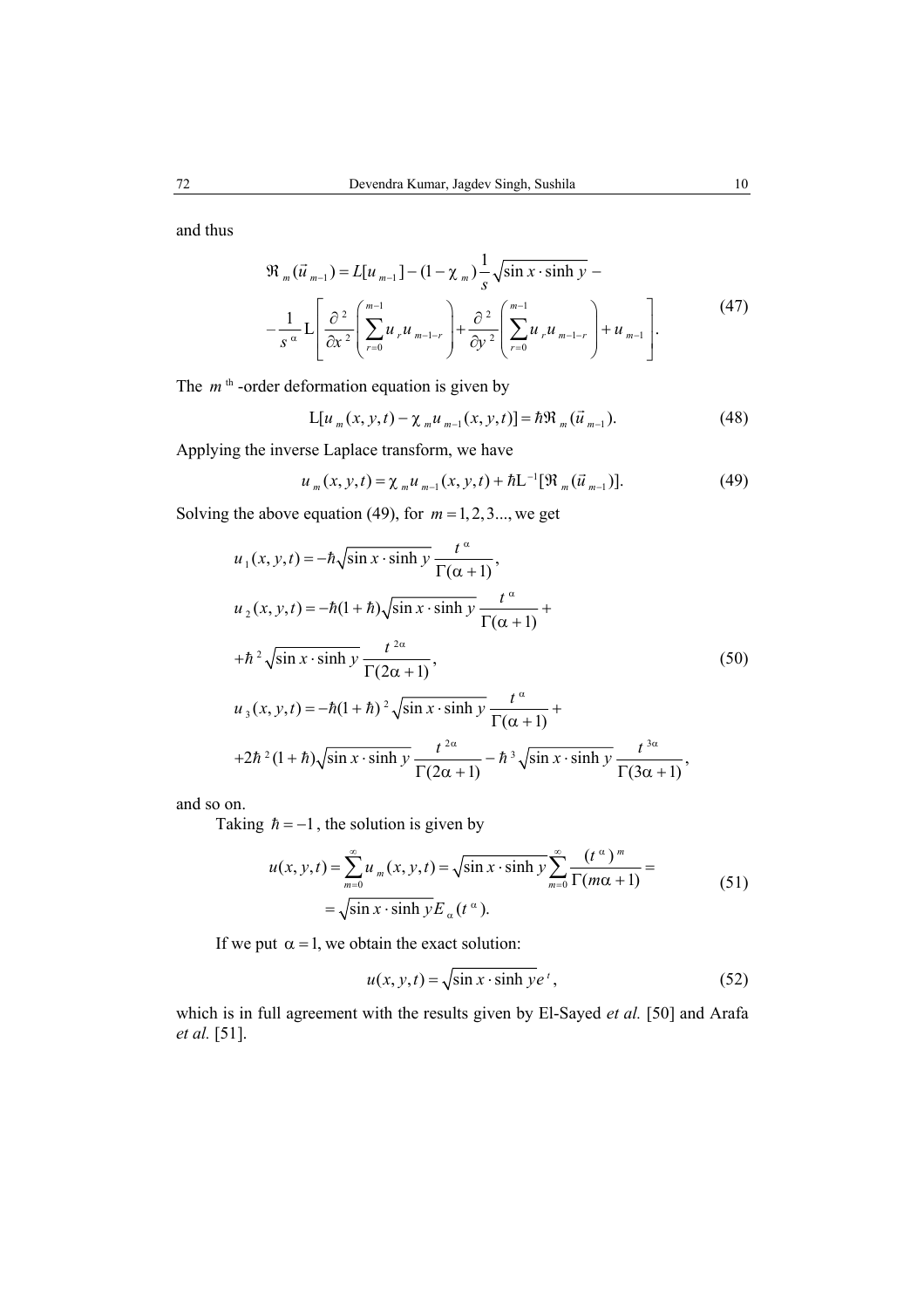### **5. CONCLUSIONS**

In this paper, the homotopy analysis transform method (HATM) has been successfully applied to obtain the exact solutions of the generalized biological population equations subject to some initial conditions. The results obtained using the scheme presented here agree well with the analytical solutions and the numerical results obtained by Adomian's decomposition method (ADM) [50] and homotopy analysis method (HAM) [51]. However, El-Sayed *et al.* [50] have shown that ADM does not converge in general, in particular, when the method is applied to linear operator equations. It was also shown that ADM is equivalent to Picard iteration method, and therefore it might diverge. The homotopy analysis transform method (HATM) is another technique used to derive an analytic solution for nonlinear operators. It provides us with a simple way to adjust and control the convergence region of solution series by choosing proper values for auxiliary parameter  $\hbar$  and auxiliary function  $H(t)$ . The results reveal that HATM a very powerful and efficient technique in finding analytical solutions for wide classes of nonlinear differential equations.

*Acknowledgements*. The authors are grateful to the referee for his invaluable suggestions and comments for the improvement of the paper.

#### REFERENCES

- 1. G.O. Young, *Definition of physical consistent damping laws with fractional derivatives*, Z. Angew. Math. Mech., **75**, 623–635 (1995).
- 2. J.H. He, *Some applications of nonlinear fractional differential equations and their approximations*, Bull. Sci. Technol., **15**, *2*, 86–90 (1999).
- 3. J.H. He, *Approximate analytic solution for seepage flow with fractional derivatives in porous media*, Comput. Methods Appl. Mech. Eng., **167**, 57–68 (1998).
- 4. R. Hilfer (ed.), *Applications of Fractional Calculus in Physics*, World Scientific Publishing Company, Singapore-New Jersey-Hong Kong, 2000, pp. 87–130.
- 5. I. Podlubny, *Fractional Differential Equations*, Academic Press, New York, 1999.
- 6. F. Mainardi, Y. Luchko, G. Pagnini, *The fundamental solution of the space-time fractional diffusion equation*, Fractional Calculus and Applied Analysis, **4**, 153–192 (2001).
- 7. S.Z. Rida, A.M.A. El-Sayed, A.A.M. Arafa, *On the solutions of time-fractional reaction-diffusion equations*, Communications in Nonlinear Science and Numerical Simulation, **15**, *2*, 3847–3854  $(2010)$
- 8. A. Yildirim, *He's homotopy perturbation method for solving the space- and time- fractional telegraph equations*, International Journal of Computer Mathematics, **87**, *13*, 2998–3006 (2010).
- 9. L. Debnath, *Fractional integrals and fractional differential equations in fluid mechanics*, Frac. Calc. Appl. Anal., **6**, 119–155 (2003).
- 10. M. Caputo, *Elasticita e Dissipazione*, Zani-Chelli, Bologna, 1969.
- 11. K.S. Miller, B. Ross, *An Introduction to the fractional Calculus and Fractional Differential Equations*, Wiley, New York, 1993.
- 12. K.B. Oldham, J. Spanier, *The Fractional Calculus Theory and Applications of Differentiation and Integration to Arbitrary Order*, Academic Press, New York, 1974.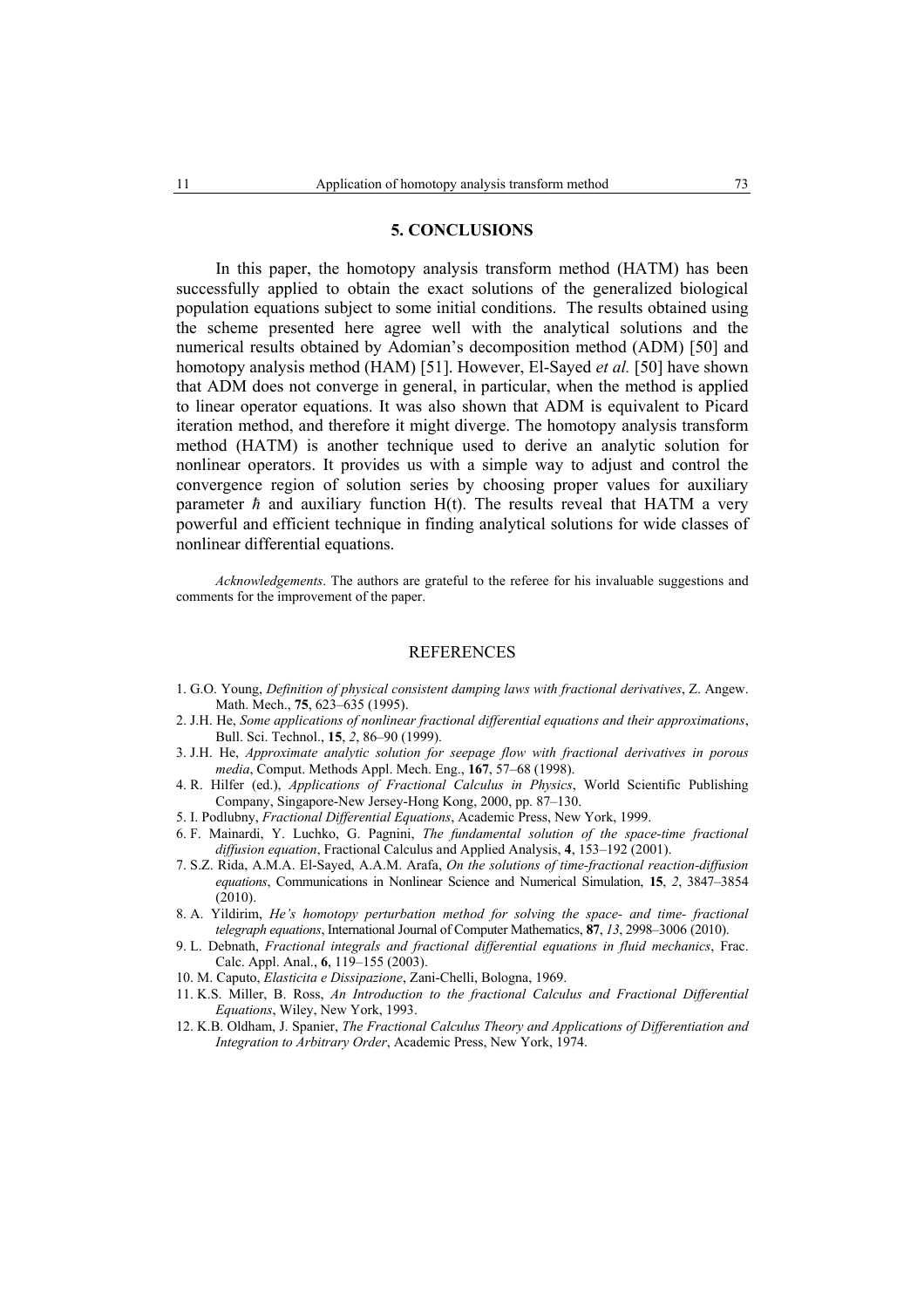- 13. A.A. Kilbas, H.M. Srivastava, J.J. Trujillo, *Theory and Applications of Fractional Differential Equations*, Elsevier, Amsterdam, 2006.
- 14. S.I. Muslih, D. Baleanu, E. Rabei, *Hamiltonian formulation of classical fields within Riemann-Liouville fractional derivatives*, Physica Scripta, **73**, *5*, 436–438 (2006).
- 15. Dumitru Baleanu, *About fractional quantization and fractional variational principles*, Communications in Nonlinear Science and Numerical Simulation, **14**, *6*, 2520–2523 (2009).
- 16. Mohamed A.E. Herzallah, Ahmed M.A. El-Sayed, Dumitru Baleanu, *On the fractional-order diffusion-wave process*, Romanian Journal of Physics, **55**, *3*–*4*, 274–284 (2010).
- 17. G. Adomian, *Solving Frontier Problems of Physics: The Decomposition Method*, Kluwer Acad. Publ., Boston, 1994.
- 18. J. Biazar, M. Gholami Porshokuhi, B. Ghanbari, *Extracting a general iterative method from an Adomian decomposition method and comparing it to the variational iteration method*, Computers & Mathematics with Applications, **59**, 622–628 (2010).
- 19. J.H. He, *Homotopy perturbation technique*, Computer Methods in Applied Mechanics and Engineering, **178**, 257–262 (1999).
- 20. J.H. He, *Homotopy perturbation technique*, Computer Methods in Applied Mechanics and Engineering, **178**, 257–262 (1999).
- 21. J.H. He, *New interpretation of homotopy perturbation method*, Int. J. Mod. Phys. B, **20**, 2561–2568 (2006).
- 22. D.D. Ganji, *The applications of He's homotopy perturbation method to nonlinear equation arising in heat transfer*, Physics Letters A, **335**, 337–341 (2006).
- 23. E. Hesameddini, H. Latifizadeh, *An optimal choice of initial solutions in the homotopy perturbation method*, International Journal of Nonlinear Sciences and Numerical Simulation, **10**, 1389–1398 (2009).
- 24. S.J. Liao, *The proposed homotopy analysis technique for the solution of nonlinear problems*, PhD Thesis, Shanghai Jiao Tong University, 1992.
- 25. S.J. Liao, *Beyond Perturbation: Introduction to homotopy analysis method*, Chapman and Hall, CRC Press, Boca Raton, 2003.
- 26. S.J. Liao, *On the homotopy analysis method for nonlinear problems*, Applied Mathematics and Computation, **147**, 499–513 (2004).
- 27. S.J. Liao, *A new branch of solutions of boundary-layer flows over an impermeable stretched plate*, International Journal of Heat and Mass Transfer, **48**, 2529–2539 (2005).
- 28. W. Qi, *Application of homotopy analysis method to solve Relativistic Toda-Lattice System*, Communication in Theoretical Physics, **53**, 1111–1116 (2010).
- 29. A. Shidfar, A. Molabahrami, *A weighted algorithm based on the homotopy analysis method: application to inverse heat conduction problems*, Communications in Nonlinear Science and Numerical Simulation, **15**, 2908–2915 (2010).
- 30. H. Kheiri, N. Alipour, R. Dehgani, *Homotopy analysis and Homotopy-Pade methods for the modified Burgers-Korteweg-de-Vries and the Newell Whitehead equation*, Mathematical Sciences, **5**, *1*, 33–50 (2011).
- 31. J.H. He, *Variational iteration method-a kind of nonlinear analytical technique: some examples*, International Journal of Nonlinear Mechanics, **34**, 699–708 (1999).
- 32. J.H. He, X.H. Wu, *Variational iteration method: new development and applications*, Computers & Mathematics with Applications, **54**, 881–894 (2007).
- 33. J.H. He, G.C. Wu, F. Austin, *The variational iteration method which should be followed*, Nonlinear Science Letters A, **1**, 1–30 (2009).
- 34. L.A. Soltani, A. Shirzadi, *A new modification of the variational iteration method*, Computers & Mathematics with Applications, **59**, 2528–2535 (2010).
- 35. N. Faraz, Y. Khan, A. Yildirim, *Analytical approach to two-dimensional viscous flow with a shrinking sheet via variational iteration algorithm–II*, Journal of King Saud University, **23**, 77–81 (2011).